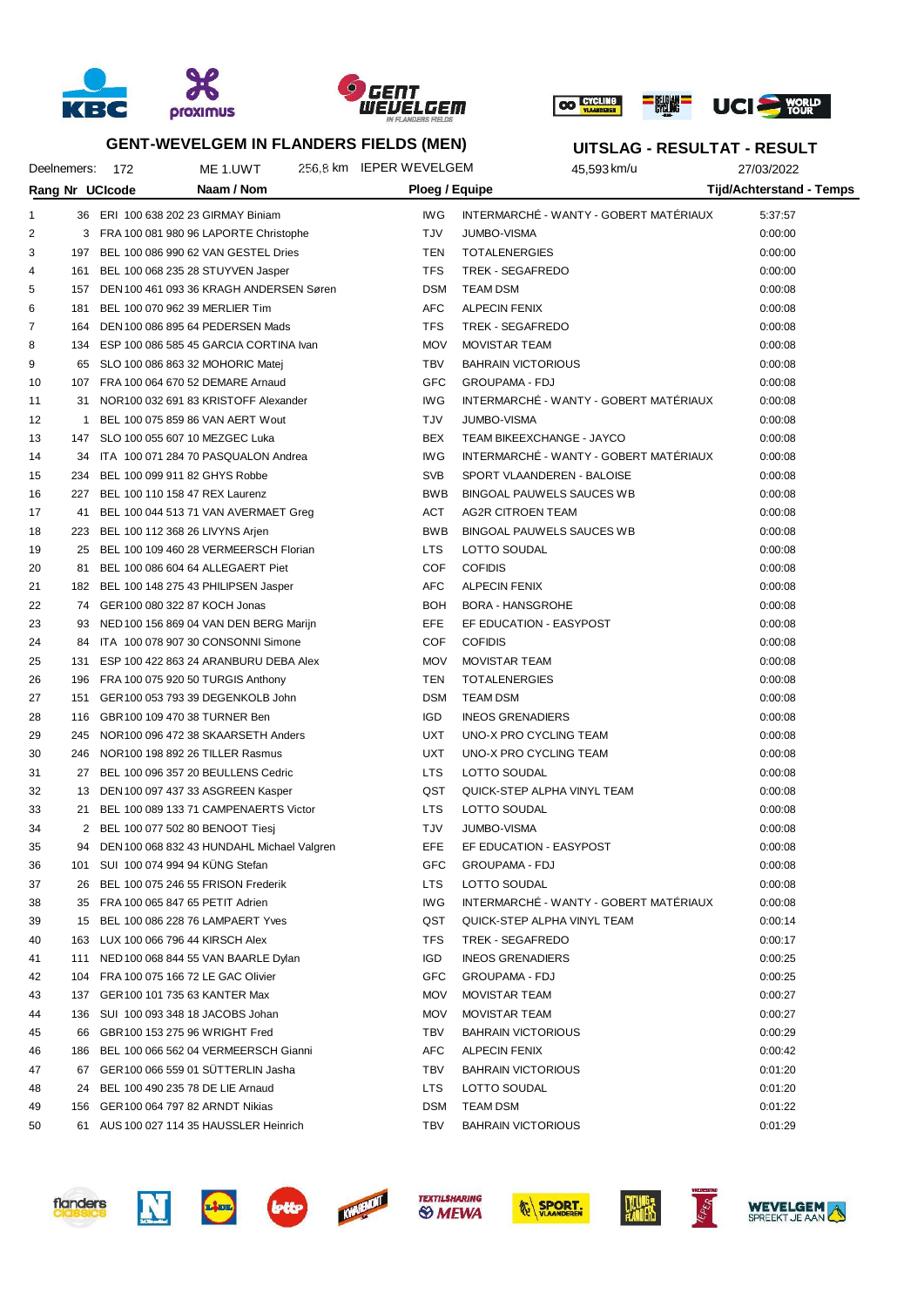





Deelnemers: 172 ME 1.UWT 256,8 km IEPER WEVELGEM 45,593 km/u 27/03/2022 **Rang Nr UCIcode Naam / Nom Ploeg / Equipe Tijd/Achterstand - Temps UITSLAG - RESULTAT - RESULT** 51 5 NED100 066 315 48 TEUNISSEN Mike TJV JUMBO-VISMA 6:01:30 52 32 BEL 100 077 503 81 DE GENDT Aime IWG INTERMARCHÉ - WANTY - GOBERT MATÉRIAUX 0:01:30 53 237 BEL 100 086 994 66 VAN ROOY Kenneth SVB SPORT VLAANDEREN - BALOISE 0:01:30 54 231 BEL 100 090 098 66 DE VYLDER Lindsay SVB SPORT VLAANDEREN - BALOISE 0:01:30 55 122 CAN100 060 002 40 HOULE Hugo IPT ISRAEL - PREMIER TECH 0:01:30 56 177 POR100 091 911 36 ALVES OLIVEIRA Rui Felipe UAD UAE TEAM EMIRATES 1999 1999 10:01:30 57 187 SUI 100 058 652 48 DILLIER Silvan AFC ALPECIN FENIX 0:01:30 58 97 NZL 100 059 686 15 SCULLY Tom EFE EF EDUCATION - EASYPOST 0:01:30 59 42 BEL 100 093 654 33 NAESEN Oliver ACT AG2R CITROEN TEAM 43 ACT AG2R CITROEN TEAM 0:01:36 60 43 BEL 100 111 330 55 DEWULF Stan ACT AG2R CITROEN TEAM 0:01:36 61 166 BEL 100 070 799 70 THEUNS Edward TFS TREK - SEGAFREDO 0:01:36 62 7 BEL 100 086 992 64 VAN HOOYDONCK Nathan TJV JUMBO-VISMA 0:01:36 63 222 POL 100 109 575 46 ANIOLKOWSKI Stanislaw BWB BINGOAL PAUWELS SAUCES WB 0:01:42 64 17 BEL 100 079 701 48 VAN LERBERGHE Bert QST QUICK-STEP ALPHA VINYL TEAM 0:01:49 65 103 LUX 100 093 721 03 GENIETS Kévin GFC GROUPAMA - FDJ 0:01:49 66 46 FRA 100 251 352 09 TOUZE Damien ACT AG2R CITROEN TEAM 0:01:56 67 117 GBR100 109 775 52 PIDCOCK Thomas IGD INEOS GRENADIERS 0:01:56 68 12 NED100 087 061 36 JAKOBSEN Fabio QST QUICK-STEP ALPHA VINYL TEAM 0:07:06 69 114 ITA 100 055 029 14 VIVIANI Elia IGD INEOS GRENADIERS 0:07:06 70 172 ITA 100 047 742 02 TRENTIN Matteo UAD UAE TEAM EMIRATES 0:07:06 71 195 NED100 028 366 26 TERPSTRA Niki TEN TOTALENERGIES 0:07:06 72 106 SWE100 064 777 62 LUDVIGSSON Tobias GFC GROUPAMA - FDJ 0:07:06 73 212 ITA 100 106 432 07 FIORELLI Filippo BCF BARDIANI CSF FAIZANE' 0:07:06 74 206 ITA 100 149 918 37 MOZZATO Luca BBK B&B HOTELS - KTM 0:07:06 75 133 ESP 100 032 008 79 ERVITI Imanol MOV MOVISTAR TEAM 0:07:06 76 85 NED100 058 402 89 KREDER Wesley COF COFIDIS 0:07:06 77 121 BEL 100 053 912 61 VANMARCKE Sep IPT ISRAEL - PREMIER TECH 0:07:06 78 64 JPN 100 045 562 53 ARASHIRO Yukiya TBV BAHRAIN VICTORIOUS 0:07:06 79 76 GER100 087 226 07 POLITT Nils BOH BORA - HANSGROHE 79 76 GER100 087 226 07 POLITT Nils 80 235 BEL 100 156 896 31 MARIT Arne SALL SVB SPORT VLAANDEREN - BALOISE 6:09:56 81 73 AUT 100 064 941 32 HALLER Marco BOH BORA - HANSGROHE 67 2013 10:09:56 82 152 GER100 438 090 22 MÄRKL Niklas DSM TEAM DSM TEAM DSM 0:09:56 83 202 FRA 100 094 315 15 BARBIER Pierre **BBK B&B HOTELS - KTM DEBK B&B HOTELS** - KTM 84 105 SUI 100 071 567 62 LIENHARD Fabian GFC GROUPAMA - FDJ 0:09:56 85 44 FRA 100 109 969 52 RAUGEL Antoine ACT AG2R CITROEN TEAM 6:09:56 86 241 NOR100 100 233 16 HALVORSEN Kristoffer VICH UXT UNO-X PRO CYCLING TEAM 0:09:56 87 63 POL 100 153 299 23 MACIEJUK Filip TBV BAHRAIN VICTORIOUS 66 209:56 88 146 ITA 100 150 779 25 KONYCHEV Alexander BEX TEAM BIKEEXCHANGE - JAYCO 0:09:56 89 52 ITA 100 032 725 20 BOARO Manuele AST AST AST ASTANA QAZAQSTAN TEAM 6:09:56 90 96 GER100 098 800 38 RUTSCH Jonas EFE EF EDUCATION - EASYPOST 0:09:56 91 47 BEL 100 064 845 33 VAN HOECKE Gijs ACT AG2R CITROEN TEAM 6:09:56 92 198 NOR100 198 213 26 BOASSON-HAGEN Edvald TEN TOTALENERGIES 1998 1998 1999:56 93 244 NOR100 146 413 24 SAUGSTAD Lars UXT UNO-X PRO CYCLING TEAM 0:09:56 94 205 FRA 100 064 885 73 MORICE Julien 88 1999 1999 BBK B&B HOTELS - KTM 2015 1999 1999:56 95 87 BEL 100 058 657 53 WALLAYS Jelle COF COFIDIS 0:09:56 96 92 SUI 100 101 183 93 BISSEGGER Stefan EFE EF EDUCATION - EASYPOST 0:09:56 97 95 NED 100 028 337 94 LANGEVELD Sebastian **EFE EF EDUCATION - EASYPOST** 95 NED 100 0:09:56 98 45 SUI 100 030 788 23 SCHÄR Michael ACT AG2R CITROEN TEAM 0:09:56

100 167 BEL 100 077 497 75 VERGAERDE Otto TFS TREK - SEGAFREDO 0:09:56









99 162 NED100 155 087 65 HOOLE Daan TFS TREK - SEGAFREDO 0:09:56







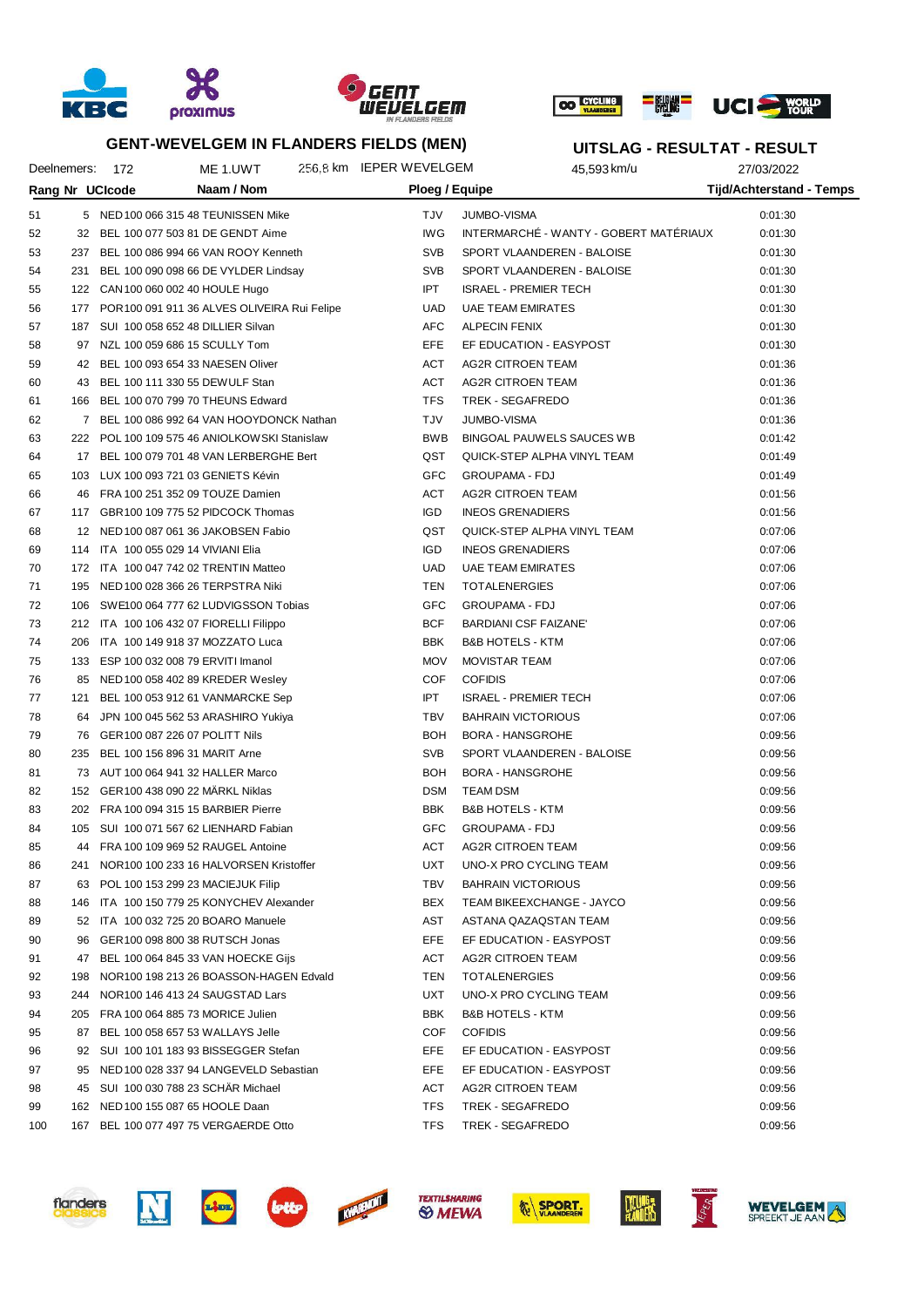





|                 |     |                             |                                                      | <b>GENT-WEVELGEM IN FLANDERS FIELDS (MEN)</b> |                 |                                        | UITSLAG - RESULTAT - RESULT |
|-----------------|-----|-----------------------------|------------------------------------------------------|-----------------------------------------------|-----------------|----------------------------------------|-----------------------------|
| Deelnemers:     |     | -172                        | ME 1.UWT                                             | 256,8 km IEPER WEVELGEM                       |                 | 45,593 km/u                            | 27/03/2022                  |
| Rang Nr UCIcode |     |                             | Naam / Nom                                           |                                               |                 | Ploeg / Equipe                         | Tijd/Achterstand - Temps    |
| 101             |     |                             | 83 POR 100 144 900 63 CARVALHO André                 |                                               | COF             | <b>COFIDIS</b>                         | 0:09:56                     |
| 102             |     |                             | 214 ITA 100 046 139 48 MODOLO Sacha                  |                                               | <b>BCF</b>      | BARDIANI CSF FAIZANE'                  | 0:09:56                     |
| 103             |     |                             | 232 BEL 100 163 583 25 BRAET Vito                    |                                               | <b>SVB</b>      | SPORT VLAANDEREN - BALOISE             | 0:09:56                     |
| 104             |     |                             | 193 POL 100 033 493 12 BODNAR Maciej                 |                                               | TEN             | <b>TOTALENERGIES</b>                   | 0:09:56                     |
| 105             |     |                             | 224 NED 100 140 657 88 PAASSCHENS Mathijs            |                                               | <b>BWB</b>      | BINGOAL PAUWELS SAUCES WB              | 0:09:56                     |
| 106             |     |                             | 71 IRL 100 065 995 19 BENNETT Sam                    |                                               | <b>BOH</b>      | <b>BORA - HANSGROHE</b>                | 0:09:56                     |
|                 |     |                             | DNS / Non partants / Niet vertrokken :               |                                               |                 |                                        |                             |
|                 |     |                             | 126 BEL 100 079 141 70 VAN ASBROECK Tom              |                                               | <b>IPT</b>      | <b>ISRAEL - PREMIER TECH</b>           |                             |
|                 |     |                             | 173 DEN 100 158 259 36 BJERG Mikkel                  |                                               | <b>UAD</b>      | <b>UAE TEAM EMIRATES</b>               |                             |
|                 |     | DNF / Abbandons / Opgaves : |                                                      |                                               |                 |                                        |                             |
|                 |     |                             | 4 ITA 100 095 012 33 AFFINI Edoardo                  |                                               | <b>TJV</b>      | <b>JUMBO-VISMA</b>                     |                             |
|                 |     |                             | 6 NED 100 088 544 64 ROOSEN Timo                     |                                               | TJV             | <b>JUMBO-VISMA</b>                     |                             |
|                 |     |                             | 11 BEL 100 022 640 23 KEISSE IIjo                    |                                               | QST             | QUICK-STEP ALPHA VINYL TEAM            |                             |
|                 |     |                             | 14 ITA 100 086 617 77 BALLERINI Davide               |                                               | QST             | QUICK-STEP ALPHA VINYL TEAM            |                             |
|                 |     |                             | 16 FRA 100 075 167 73 SENECHAL Florian               |                                               | QST             | QUICK-STEP ALPHA VINYL TEAM            |                             |
|                 |     |                             | 22 BEL 100 152 803 12 VAN MOER Brent                 |                                               | LTS             | LOTTO SOUDAL                           |                             |
|                 |     |                             | 23 BEL 100 073 573 31 DE BUYST Jasper                |                                               | LTS             | LOTTO SOUDAL                           |                             |
|                 |     |                             | 33 BEL 100 045 720 17 VAN MELSEN Kevin               |                                               | IW <sub>G</sub> | INTERMARCHÉ - WANTY - GOBERT MATÉRIAUX |                             |
|                 |     |                             | 37 NED 100 072 971 11 VAN DER HOORN Taco             |                                               | IW <sub>G</sub> | INTERMARCHÉ - WANTY - GOBERT MATÉRIAUX |                             |
|                 | 51  |                             | ITA 100 089 154 92 BASSO Leonardo                    |                                               | AST             | ASTANA QAZAQSTAN TEAM                  |                             |
|                 | 53  |                             | ITA 100 153 326 50 GAZZOLI Michele                   |                                               | AST             | ASTANA QAZAQSTAN TEAM                  |                             |
|                 | 54  |                             | ITA 100 059 824 56 FELLINE Fabio                     |                                               | AST             | ASTANA QAZAQSTAN TEAM                  |                             |
|                 | 55  |                             | ITA 100 095 753 95 MOSCON Gianni                     |                                               | AST             | ASTANA QAZAQSTAN TEAM                  |                             |
|                 | 56  |                             | ITA 100 081 988 07 MARTINELLI Davide                 |                                               | AST             | ASTANA QAZAQSTAN TEAM                  |                             |
|                 |     |                             | 57 KAZ 100 068 955 69 ZAKHAROV Artyom                |                                               | AST             | ASTANA QAZAQSTAN TEAM                  |                             |
|                 | 62  |                             | POL 100 057 502 62 GRADEK Kamil                      |                                               | <b>TBV</b>      | <b>BAHRAIN VICTORIOUS</b>              |                             |
|                 |     |                             | 72 BEL 100 148 901 87 MEEUS Jordi                    |                                               | <b>BOH</b>      | <b>BORA - HANSGROHE</b>                |                             |
|                 | 75  |                             | IRL 100 086 354 08 MULLEN Ryan                       |                                               | BOH             | BORA - HANSGROHE                       |                             |
|                 |     |                             | 77 NED 100 069 149 69 VAN POPPEL Danny               |                                               | BOH             | <b>BORA - HANSGROHE</b>                |                             |
|                 | 82  |                             | SUI 100 086 645 08 BOHLI Tom                         |                                               | COF             | <b>COFIDIS</b>                         |                             |
|                 | 86  |                             | BEL 100 064 272 42 VANBILSEN Kenneth                 |                                               | <b>COF</b>      | <b>COFIDIS</b>                         |                             |
|                 | 91  |                             | BEL 100 069 192 15 KEUKELEIRE Jens                   |                                               | EFE             | EF EDUCATION - EASYPOST                |                             |
|                 | 102 |                             | GBR100 238 468 26 ASKEY Lewis                        |                                               | GFC             | <b>GROUPAMA - FDJ</b>                  |                             |
|                 |     |                             | 112 ECU 100 096 372 35 NARVAEZ PRADO Jhonatan Manuel |                                               | <b>IGD</b>      | <b>INEOS GRENADIERS</b>                |                             |
|                 |     |                             | 113 GBR100 059 962 00 ROWE Luke                      |                                               | <b>IGD</b>      | <b>INEOS GRENADIERS</b>                |                             |
|                 | 115 |                             | GBR100 045 633 27 SWIFT Ben                          |                                               | <b>IGD</b>      | <b>INEOS GRENADIERS</b>                |                             |
|                 | 123 |                             | BEL 100 086 633 93 BIERMANS Jenthe                   |                                               | <b>IPT</b>      | <b>ISRAEL - PREMIER TECH</b>           |                             |
|                 |     |                             | 124 AUT 100 053 915 64 BRÄNDLE Matthias              |                                               | <b>IPT</b>      | <b>ISRAEL - PREMIER TECH</b>           |                             |
|                 | 125 |                             | ISR 100 110 444 42 EINHORN Itamar                    |                                               | <b>IPT</b>      | <b>ISRAEL - PREMIER TECH</b>           |                             |
|                 |     |                             | 127 AUS 100 728 788 11 JONES Taj                     |                                               | IPT             | <b>ISRAEL - PREMIER TECH</b>           |                             |
|                 |     |                             | 132 ESP 100 149 912 31 ELOSEGUI MOMENE Iñigo         |                                               | <b>MOV</b>      | <b>MOVISTAR TEAM</b>                   |                             |
|                 |     |                             | 135 DEN 100 109 737 14 JØRGENSEN Mathias             |                                               | <b>MOV</b>      | <b>MOVISTAR TEAM</b>                   |                             |
|                 | 141 |                             | NED 100 072 932 69 GROENEWEGEN Dylan                 |                                               | BEX             | TEAM BIKEEXCHANGE - JAYCO              |                             |
|                 |     |                             | 142 NZL 100 044 047 90 BEWLEY Samuel                 |                                               | BEX             | TEAM BIKEEXCHANGE - JAYCO              |                             |
|                 |     |                             | 143 AUS 100 072 298 17 EDMONDSON Alexander           |                                               | BEX             | TEAM BIKEEXCHANGE - JAYCO              |                             |
|                 |     |                             | 144 AUS 100 062 912 40 DURBRIDGE Luke                |                                               | BEX             | TEAM BIKEEXCHANGE - JAYCO              |                             |
|                 |     |                             | 145 AUS 100 107 908 28 O'BRIEN Kelland               |                                               | BEX             | TEAM BIKEEXCHANGE - JAYCO              |                             |
|                 |     |                             | 153 NED 100 094 033 24 BOL Cees                      |                                               | <b>DSM</b>      | <b>TEAM DSM</b>                        |                             |
|                 |     |                             | 154 USA 100 504 392 73 VERMAERKE Kevin               |                                               | <b>DSM</b>      | <b>TEAM DSM</b>                        |                             |
|                 |     |                             | 155 GER100 157 663 22 HEINSCHKE Leon                 |                                               |                 | DSM TEAM DSM                           |                             |